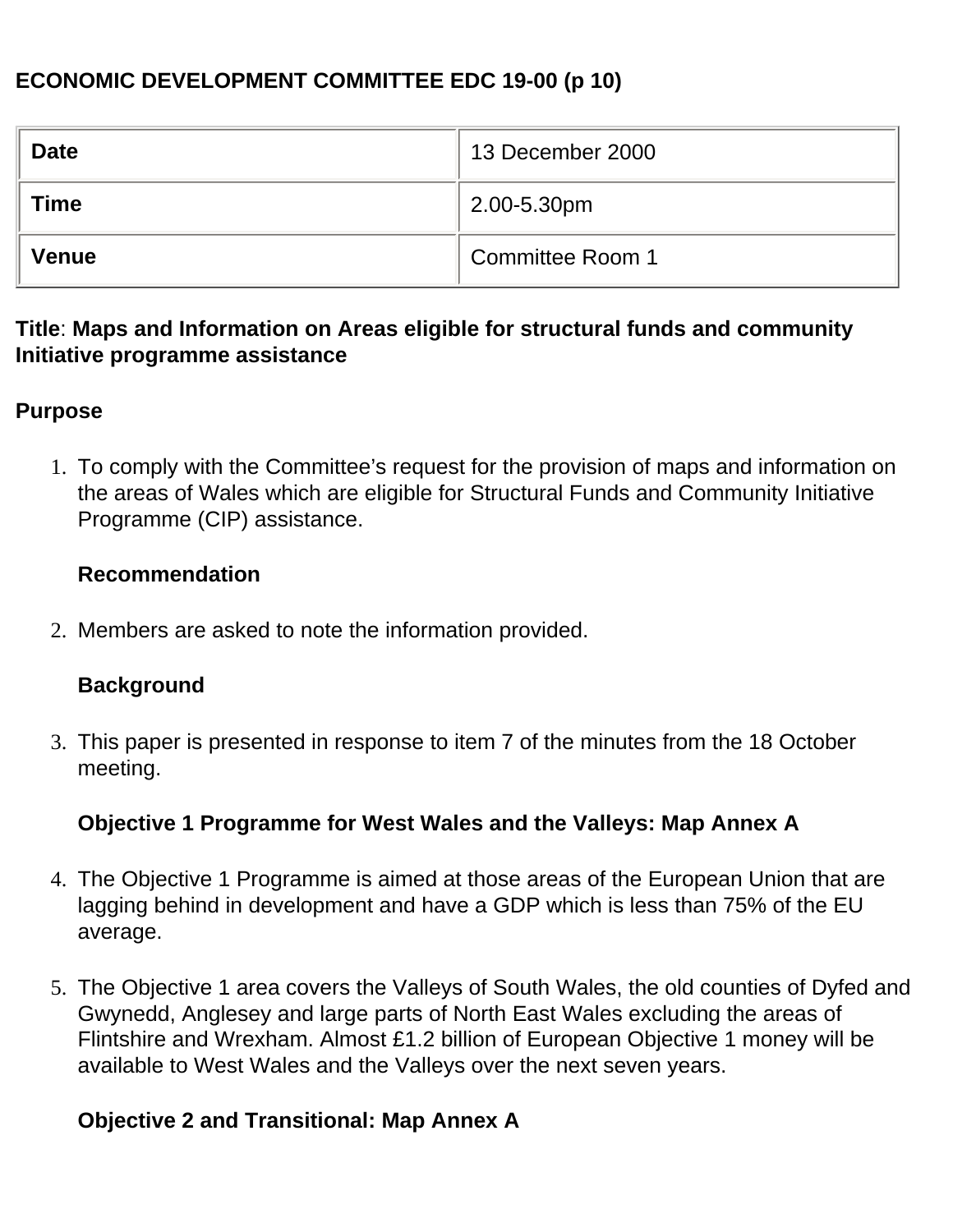- 6. Objective 2 will support the economic and social conversion of areas facing structural difficulties. In Wales, the emphasis is on declining rural areas and urban areas in difficulty. The main Programme covers most of Powys, with parts of Cardiff and Newport, with Transitional funding available for the areas previously under the Rural Objective 5b Programme and the ISW Objective 2 Programme i.e. the rest of Powys, and parts of Wrexham, Monmouth, Cardiff, Newport and the Vale of Glamorgan.
- 7. Funding for the Programme is based on euros per capita which has resulted in an allocation to Wales of €81.39 million for the main Programme to the end of 2006, and €39.73 million for the Transitional areas to the end of 2005 (at the July exchange rate of 0.63, £51.28 million and £25.03million respectively).

Based on population figures the rural areas will receive around 40% from the main Programme and 30% from the Transitional and the urban areas will get around 60% and 70% respectively.

## **East Wales Objective 3 Operational Programme Map Annex A**

- 8. The strategic aim of the Objective 3 Programme is to support economic growth in East Wales by contributing to the sustainable development of a competitive and knowledge based economy, with an efficient and flexible labour market, where people have equal access to learning and employment, and opportunities to fulfil their potential. The East Wales Objective 3 area covers the 7 unitary authorities of Cardiff, Newport, the Vale of Glamorgan, Monmouthshire, Powys, Wrexham and Flintshire. The remainder of Wales is covered by the new Objective 1 Programme for West Wales and the Valleys.
- 9. Around €129.2 million (£81.4 million) will be available for the Objective 3 Programme over a 7 year period (2000 –2006). The European Commission formally approved the Programme on 17 July 2000. First approvals under the Programme were made in October.

### **INTERREG III A Map: Annex B**

10. This is a joint Ireland Wales Programme, which promotes cross-border and interregional co-operation between Ireland and Wales as well as helping to overcome the special development problems arising from both countries' relative isolation within the EU. It will use European Regional Development Funds (ERDF) to the value of  $\epsilon$ 47.6m (£30 million) Wales/Ireland. It is proposed that the INTERREG III Programme will cover the counties of Pembrokeshire, Carmarthenshire, Ceredigion, Gwynedd, Denbighshire and Conwy as well as the regional areas of Dublin, Mid East and South East in Ireland.

### **INTERREG III B Atlantic Area: Map Annex B**

11. The UK has an interest in six of the total thirteen IIIB Programmes with DETR taking the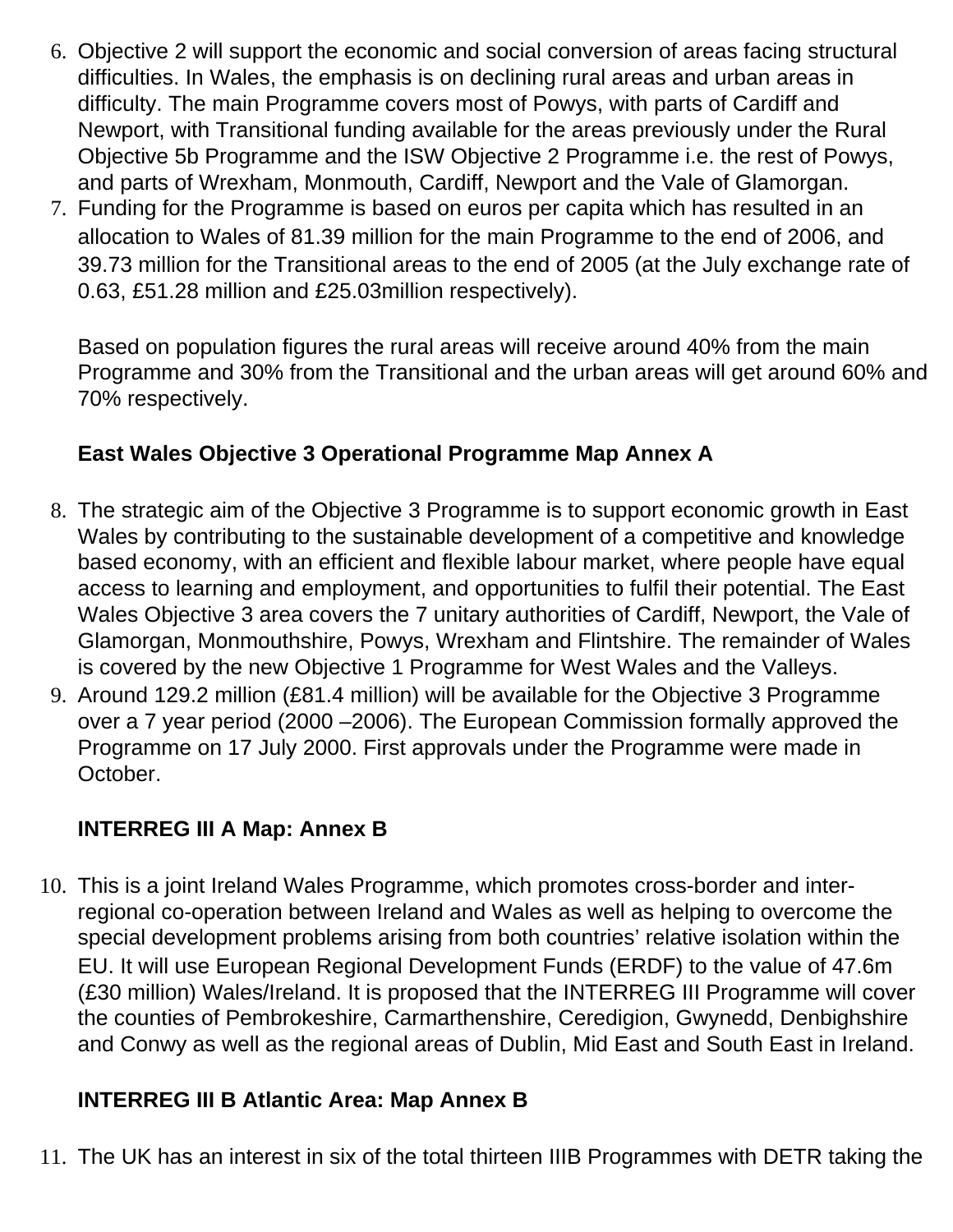lead. Atlantic Area is a transnational CIP designed to promote co-operation in spatial planning within the context of the European Spatial Development Perspective. This particular Programme covers the Atlantic Regions of Spain, France, all of Ireland and Portugal, all of Wales, Cumbria, Lancashire, Greater Manchester, Cheshire, Merseyside, Worcestershire and Warwickshire, Avon Gloucestershire and Wiltshire, Dorset and Somerset, Devon and Cornwall, Staffordshire, Herefordshire, Shropshire, West Midlands as well as Northern Ireland, the Highlands and Islands and South Western Scotland. Activities eligible for funding include exchanging experience, feasibility studies, pilot projects, research and networking. The total indicative allocation for this Programme is  $\in$ 80 million (£50.4 million) ERDF funding.

## **INTERREG III B North West Europe: Map Annex B**

12. Although this Programme has similar aims and to the Atlantic Area Programme it covers different countries notably Belgium, Germany, Ireland, Luxembourg, the whole of the United Kingdom of Britain and Northern Ireland as well as Switzerland. The total indicative allocation for this Programme is  $\epsilon$ 300 million (£189 million) ERDF funding.

# **INTERREG III C: Map Annex B**

13. The European Commission proposes that INTERREG III C should provide added value to mainstream Structural Funds and CIPs by operating as a general framework for interregional co-operation activity with a view to linking and promoting exchanges of experience and best practice from ERDF interventions in Objective 1 and 2 areas, the Community Initiative Programmes INTERREG and URBAN and the future Regional Innovative Action Programmes. All of the territory of the European Union is eligible under this Programme. Allocations under this have yet to be finalised.

# **LEADER+: Map Annex C**

14. LEADER+ funds innovative approaches towards rural development. Wales has been allocated €14.7million (some £9.3 million) for the period 2000-2006 from the European Agriculture Guidance and Guarantee Fund (EAGGF). The Programme is delivered though Local Action Groups, who will be selected on a competitive basis. There were eight such groups under LEADERII for the period 1994-1999.

The Commission's Guidelines indicate that Local Action Groups must have a population base between 10,000 and 100,000 inhabitants. It has indicated a population density of 120 inhabitants per square kilometres. Nine local authorities in Wales fit the population density criteria. However, there are rural areas outside these nine counties, which also